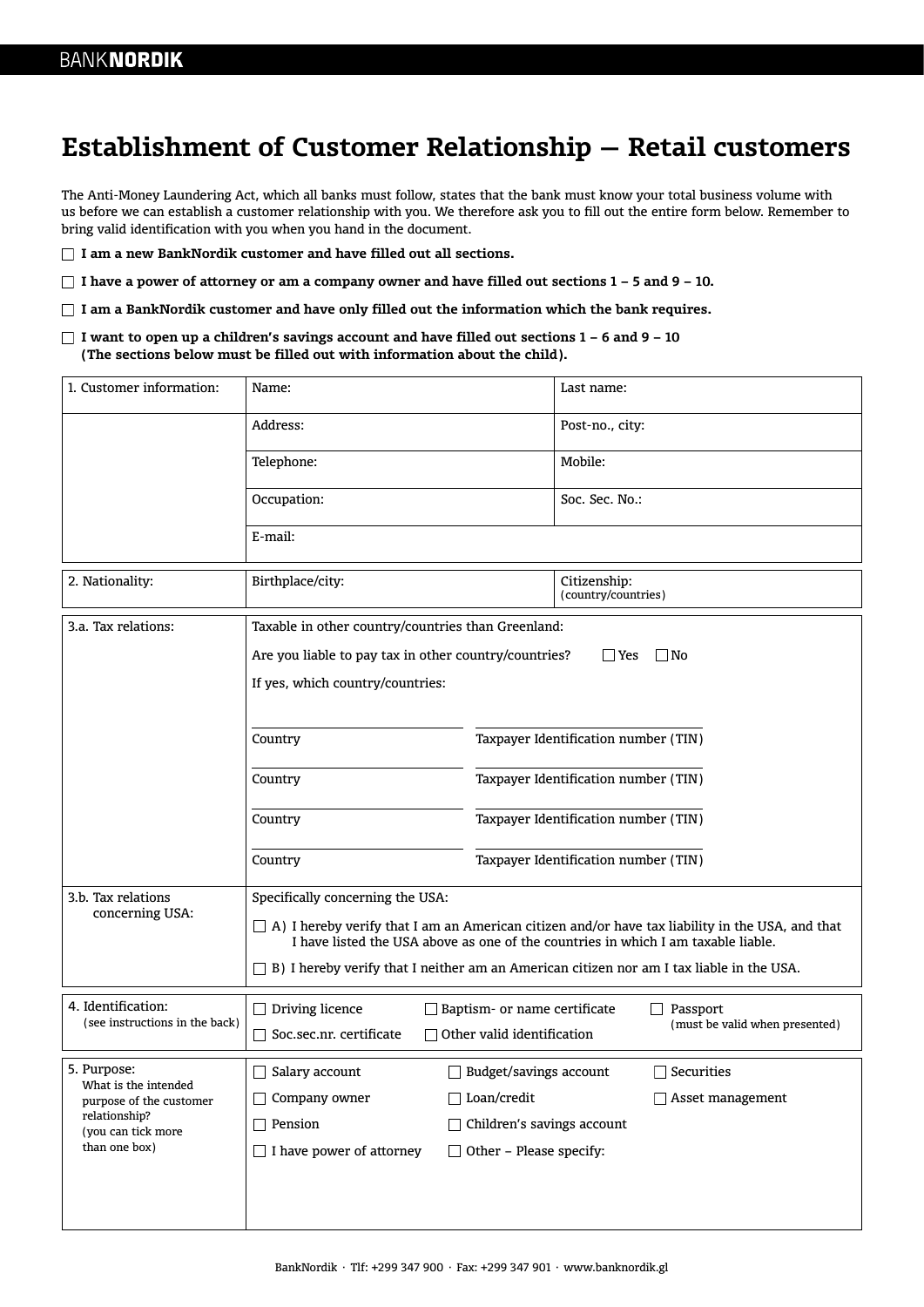| 6.a. Expected annual<br>transactions to your<br>accounts - total annual<br>income:<br>We have provided the<br>following example to make<br>it easier for you. You can<br>also simply provide total<br>annual amount. It is only<br>necessary to state annual<br>recurring amounts. | Deposits and transactions:<br>Annual amount:<br>Transactions from foreign countries (specified in 6.c) ______________ |  |  |  |
|------------------------------------------------------------------------------------------------------------------------------------------------------------------------------------------------------------------------------------------------------------------------------------|-----------------------------------------------------------------------------------------------------------------------|--|--|--|
| 6.b. Cash deposits:                                                                                                                                                                                                                                                                | Expected cash deposits at teller or ATM:                                                                              |  |  |  |
|                                                                                                                                                                                                                                                                                    | Number of annual deposits:<br>Highest single amount<br>in DKK:                                                        |  |  |  |
|                                                                                                                                                                                                                                                                                    | $0 - 3$<br>$0 - 5.000$                                                                                                |  |  |  |
|                                                                                                                                                                                                                                                                                    | More than 3 $\Box$ Specify number: _________ More than 5.000 $\Box$ State amount in DKK: _______                      |  |  |  |
| 6.c. Transactions to and                                                                                                                                                                                                                                                           | Expected transactions to foreign countries:                                                                           |  |  |  |
| from foreign countries:                                                                                                                                                                                                                                                            | Number of annual deposits:<br>Highest single amount<br>in DKK:                                                        |  |  |  |
|                                                                                                                                                                                                                                                                                    | $0 - 3$<br>$0 - 7.000$ $\Box$                                                                                         |  |  |  |
|                                                                                                                                                                                                                                                                                    | More than 3 $\Box$ Specify number: ___________ More than 7.000 $\Box$ State amount in DKK: ____________               |  |  |  |
|                                                                                                                                                                                                                                                                                    | Specify the country and the purpose of the transaction: _________________________                                     |  |  |  |
|                                                                                                                                                                                                                                                                                    | Expected transactions from foreign countries (e.g. wage from foreign employer)                                        |  |  |  |
|                                                                                                                                                                                                                                                                                    | Number of annual deposits:<br>Highest single amount<br>in DKK:                                                        |  |  |  |
|                                                                                                                                                                                                                                                                                    | $0 - 3$    <br>$0 - 7.000$ $\Box$                                                                                     |  |  |  |
|                                                                                                                                                                                                                                                                                    | More than 3 $\Box$ Specify number: ___________ More than 7.000 $\Box$ State amount in DKK:                            |  |  |  |
|                                                                                                                                                                                                                                                                                    | Specify the country and the purpose of the transaction: _____                                                         |  |  |  |
| 7. Do you act solely on<br>vour own behalf?                                                                                                                                                                                                                                        | $\Box$ Yes $\Box$ No                                                                                                  |  |  |  |
|                                                                                                                                                                                                                                                                                    | If no, then please account for the transactions that you conduct on behalf of a third party:                          |  |  |  |
|                                                                                                                                                                                                                                                                                    |                                                                                                                       |  |  |  |
|                                                                                                                                                                                                                                                                                    |                                                                                                                       |  |  |  |
| 8. Will your commitment                                                                                                                                                                                                                                                            | $\Box$ Yes $\Box$ No                                                                                                  |  |  |  |
| entail regular<br>transactions where<br>the amount will be<br>withdrawn in cash?                                                                                                                                                                                                   | If yes, then please account for these transactions:                                                                   |  |  |  |
|                                                                                                                                                                                                                                                                                    |                                                                                                                       |  |  |  |
|                                                                                                                                                                                                                                                                                    |                                                                                                                       |  |  |  |
| 9. Political status:                                                                                                                                                                                                                                                               | Are you or any member of your family considered to be politically exposed persons?*                                   |  |  |  |
|                                                                                                                                                                                                                                                                                    | $\Box$ Yes $\Box$ No                                                                                                  |  |  |  |
|                                                                                                                                                                                                                                                                                    |                                                                                                                       |  |  |  |

\* Persons in some form of high government office (minister, member of parliament, diplomat, executive in public limited companies etc.), family member of such persons or have a close business relationship to such persons.